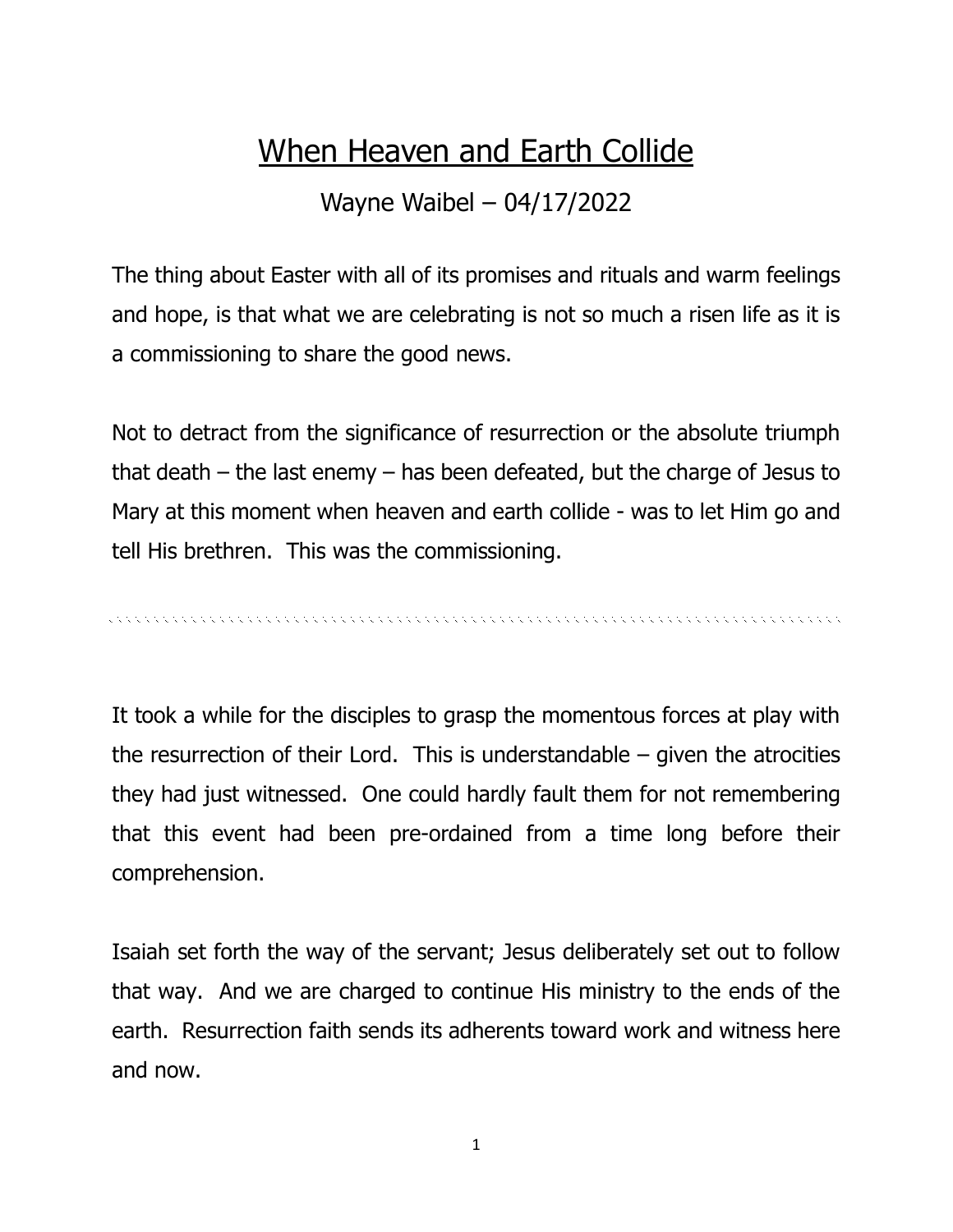While their lives with Jesus were challenging, bordering on otherworldly, and most certainly rewarding, it probably never occurred to them the kinds of trials He would endure. The suffering  $-$  all of the emotionally draining dynamics at play – torturous persecutions at the hands of a world that could not be troubled with His simple message of love.

Still, their grief and sense of loss at His death was profound. And it was into this gaping chasm of emptiness that Jesus is resurrected. Not resuscitated  $-$  not brought back to life – raised from the dead  $-$  a new being entirely. So new that He was not readily recognized.

For us, the process of conversion can be very lengthy. And that process can involve resistance before there is acceptance. It's a good thing God has limitless patience. It's probably safe to say that none of us would see salvation were that not true.

So many things in our faith center around Easter. Most Christians consider and refer to themselves as Easter people. The risen Christ is the centerpiece for us. We emulate His ways – we revere His accomplishments, and we stand in awe of His role in all of creation.

2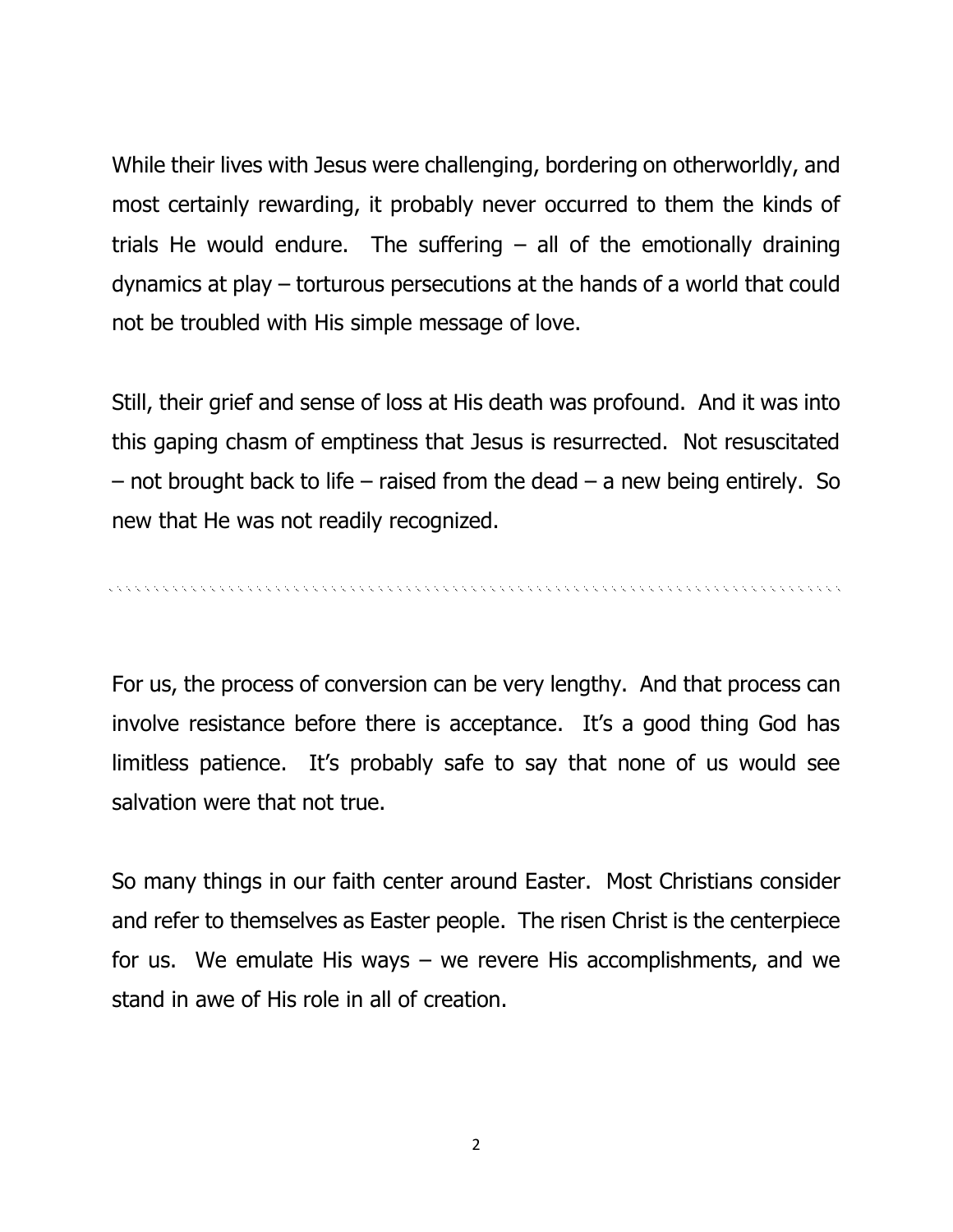We spend a good deal of our adult life wandering and wondering. Words of the prophets do not always result in the full comprehension of exactly what happens when heaven and earth collide. The resultant peace and authentic transformation cannot be imposed – they must be discovered.

Everything Jesus did had a purpose. From the disciples He called, through the Parables He taught, to the miracles He performed. Then there was how He lived a life of love beyond all imagining.

And this life was but an emulation of God the Father in whom He delighted and for whom He denied nothing, not even death. The greatest power in the universe is the power of self-giving, sacrificial love.

This extraordinary Man came into a world that did not deserve the sacrifice He was willing to make on their behalf. His was a singular purpose that held the future of all humanity in the balance. And He walked that path with supreme humility, confidence, and grace.

It wasn't the Jews of ancient Palestine that killed Jesus. It also was not the oppressive imperial Roman Empire that killed Jesus. As the most notable theologian Dietrich Bonhoffer so eloquently proposed, it was God who pushed Jesus out of this world and onto the cross. This was a very deliberate event.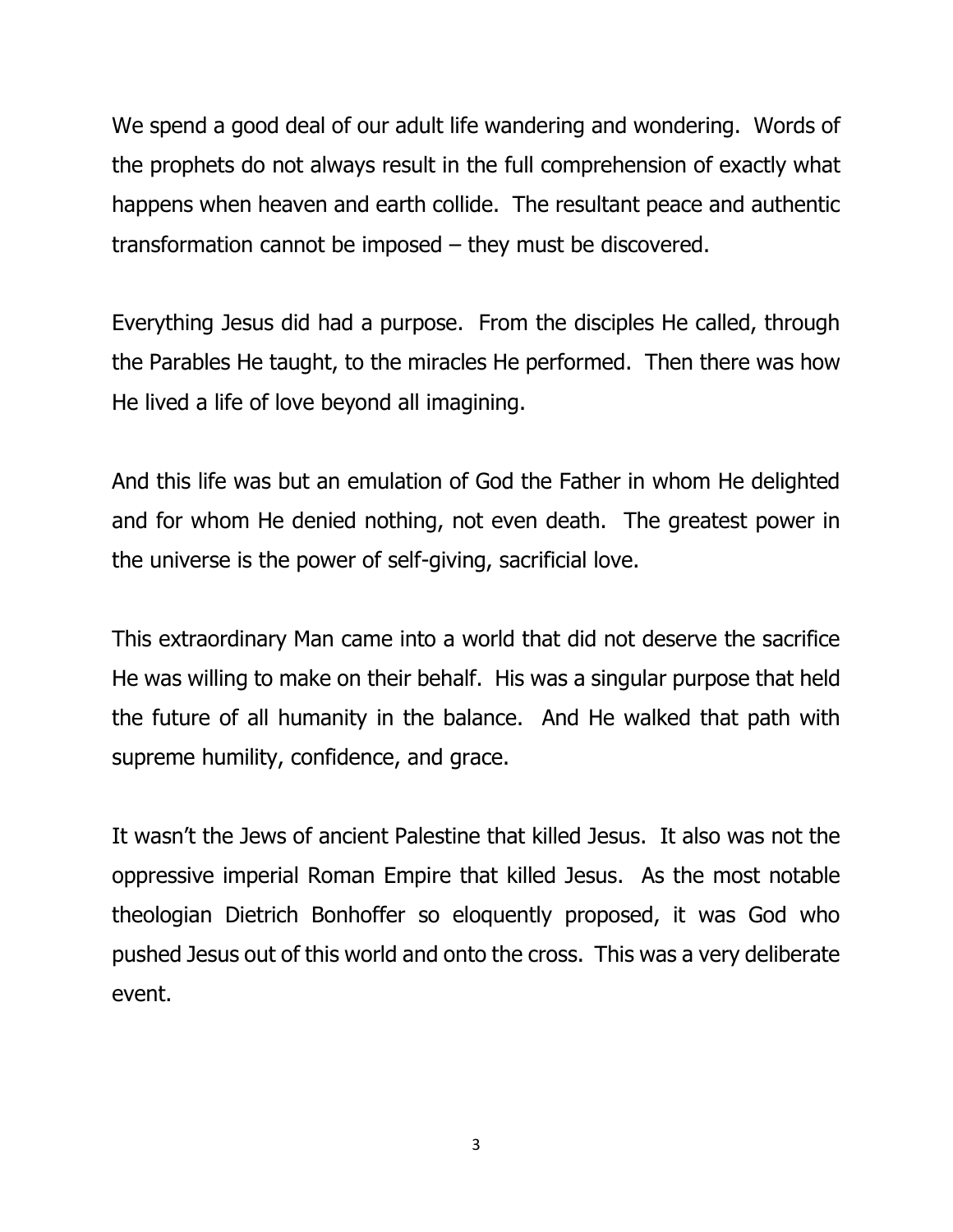Having known His fate and His purpose from the very beginning and choosing to accept all of the consequences along the way to the inevitable conclusion sets Jesus apart from any other being by any other measure – for all time.

What the disciples could not fathom that first Easter was that their grief and anger and confusion and even disbelief was all part of a grand design that they were not only going to perpetuate, but play leading roles in. The message was not lost on them, but their place was not yet evident  $-$  much as it is with us all these years later.

The message of hope that resonates heavily at Eastertime is not diminished by the clamor of a world fraught with shallowness and treachery. Each of us in our own way and our own time reach out to almighty God for the guidance and fortitude essential for day-to-day living.

However we view the events depicted in John and the synoptic gospels, our steadfast conclusions closely resemble one another. We have the benefit of viewing the events surrounding the life of Christ through multiple lenses and at an unprecedented historical vantage point.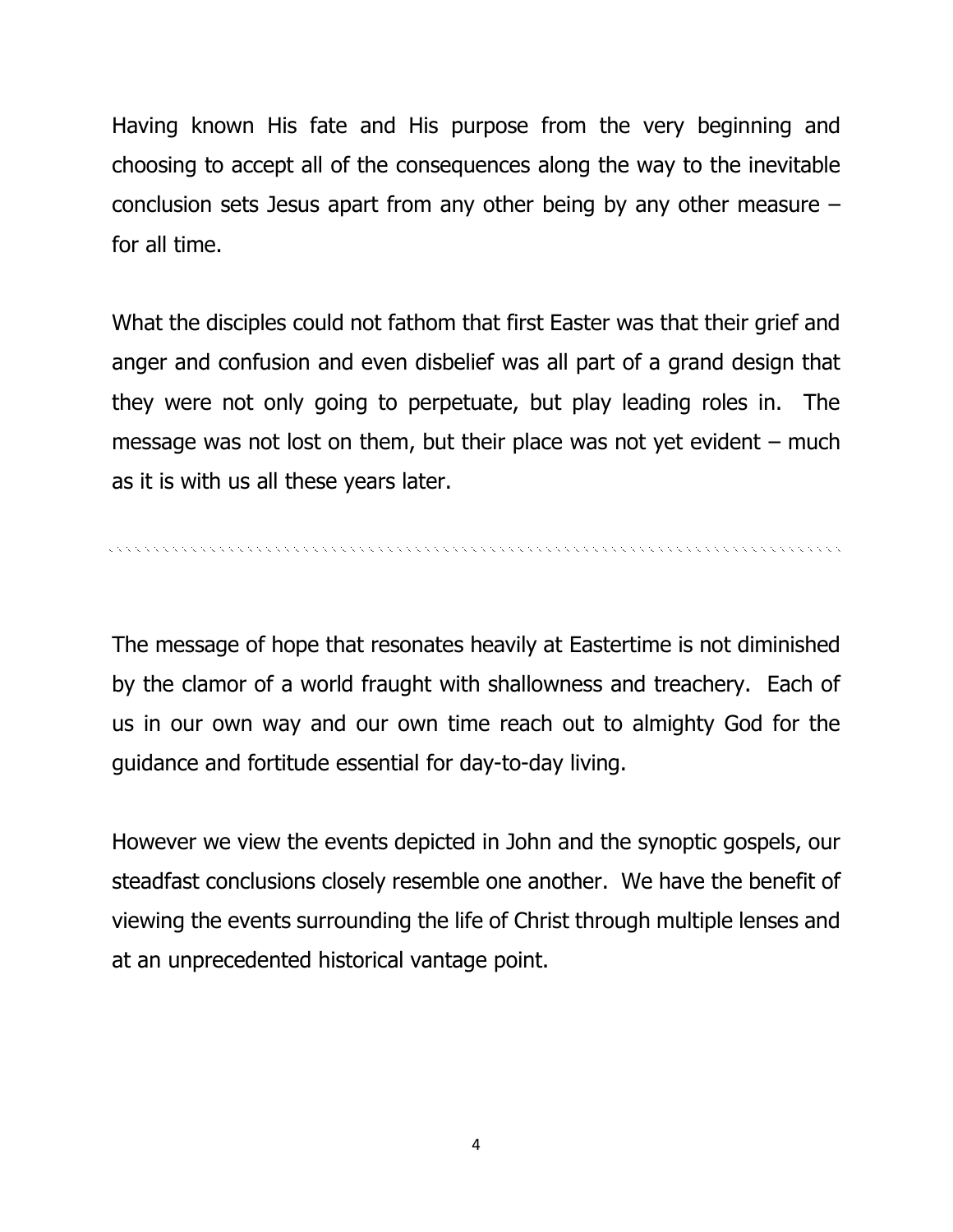And still – the single most important aspect is faith. How we resolve that which we cannot understand or prove or even catch a glimpse of determines the ferocity with which we live our life of love.

We could not be in better hands, and the fact that we know this is really all that is asked of us. Because if we truly feel the love of God the Father, the Grace of our Lord Jesus Christ and the communion and fellowship of the Holy Spirit, then we will love the Lord our God with all our heart and with all our soul and with all our mind and with all our strength. And we will love each other as Christ has loved us.

, a concert a concert and a concert and a concert and a concert and a concert and a concert and a concert and

Easter is a time of new life in the natural world. Today we can see so many buds bursting forth with color and the promise of renewal that it fills us with wonder and awe. The struggles of winter seem distant and almost as though they never were.

We rejoice for many reasons, but our main praise is in the form of a life well led. And that undertaking is made manifest in the belief that there was and is a savior, which is Christ the Lord, who personifies the love of a God who cherishes His children so much that He broke into the world to provide for them a morning such as this.